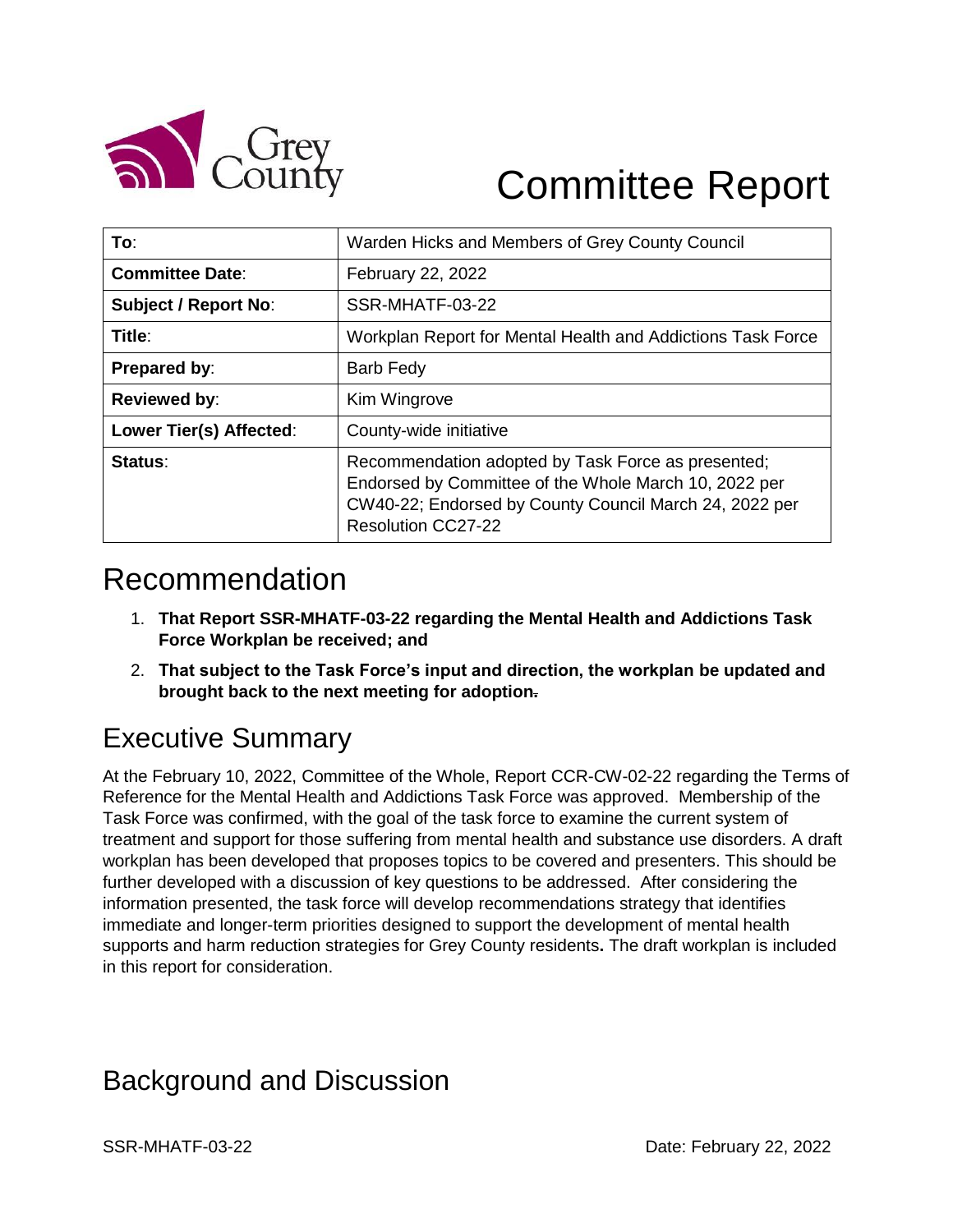The rising prevalence of mental health challenges and substance use disorders, combined with reported lack of access to local treatment and support options is significantly impacting Grey County communities and services. As previously determined, the task force will engage with treatment providers and others who support those suffering from mental health and substance use disorders to understand their challenges and opportunities for improvement. The taskforce will make recommendations in the form of a local response strategy that identifies immediate and longer-term priorities specifically designed to support the development of mental health supports and harm reduction strategies for Grey County residents for consideration by Grey County Council.

### Building From the Hanover Owen Sound Task Force

Gaps and opportunities related to mental health and addictions were identified through the work of the Hanover Owen Sound Task Force (HOSTF) in 2021. The mental health and addictions section of the workplan coming out of the HOSTF Report identified opportunities/actions which could be considered and built upon by this group:

#### **Mental Health and Addiction Opportunities**

- a) Continue to refine the newly adopted protocol by Grey County Paramedic Services to track opioid incidents to establish a baseline and monitor trend analysis
- b) Map out existing mental health and addictions services offered throughout Grey Bruce Communities & identify service delivery gaps and collaboration opportunities
- c) Further explore urban design concepts that prioritizes creating healthy and happy communities
- d) Implement the Community Safety and Wellbeing Plan
- e) Explore funding & resource avenues to implement additional pediatric beds at Grey Bruce Health Services
- f) Identify resource sharing opportunities to support non-for-profits in program implementation and service delivery
- g) Move forward with the Calls to Action identified in [Report SSR-CW-02-22 b](https://council.grey.ca/meeting/getPDFRendition?documentObjectId=22d9eefd-6bf2-445d-8599-af789ecd5937)y positioning Grey County programs and services within the larger provincial and federal policy context.

#### **Proposed Workplan**

The following provides an outline of the proposed workplan for the Task Force. It identifies topics and potential community partners for each meeting to assist with the development of some identifiable outcomes for the Task Force.

These recommendations provide the Addictions and Mental Health Task Force a solid starting point to launch key discussions for actions for Council to consider. Given the growing sense of urgency to address the mental health and substance use concerns that have been raised, the following meeting topics and participant schedule is being proposed:

- **February** Roundtable discussion of the workplan, Alison Govier from Community Drug and Alcohol Strategy re peer support member
- **March** Mental Health, Addiction Support and Harm Reduction providers including CMHA, GBHS, Keystone